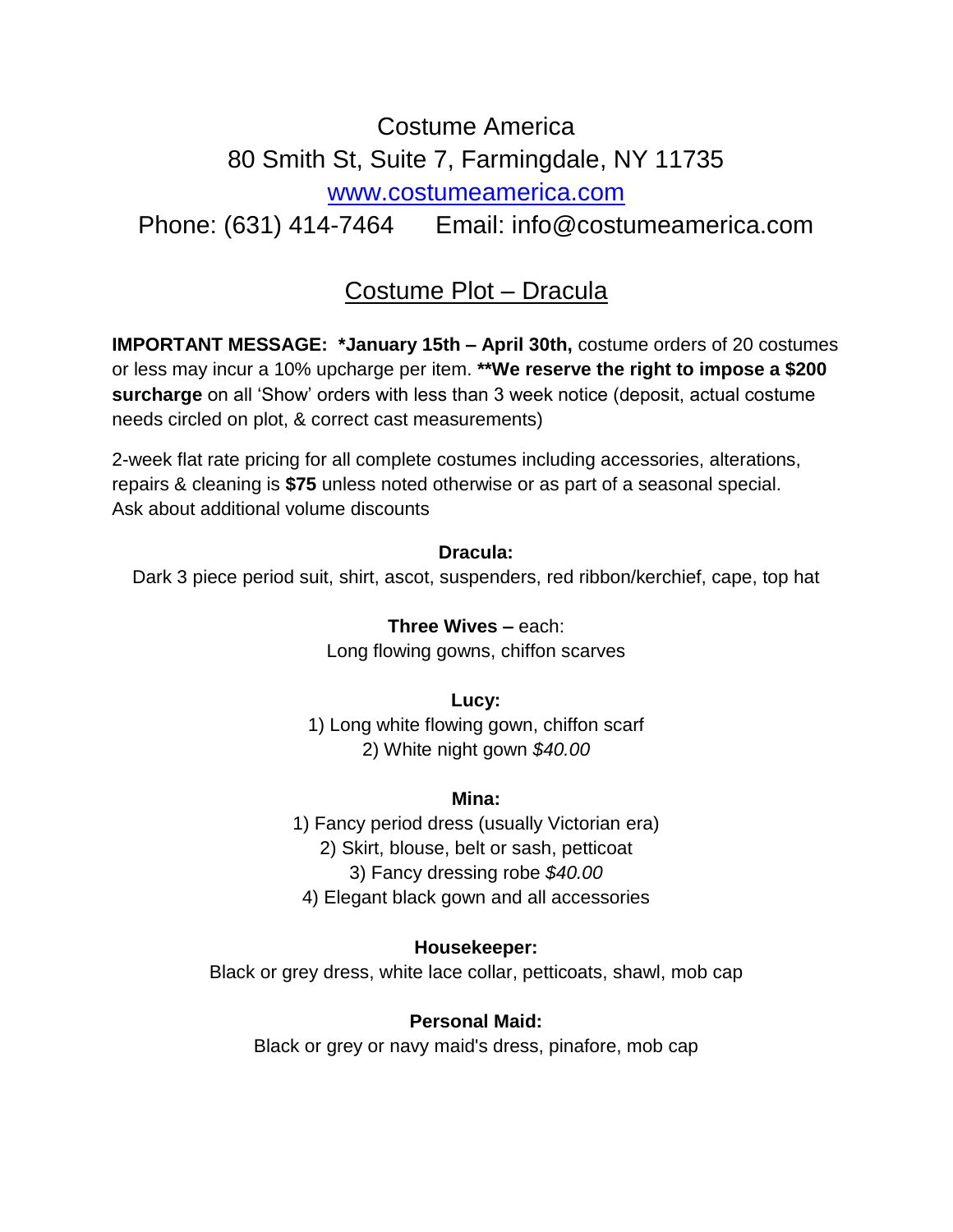#### **Arthur:**

3 pc period suit, suspenders, shirt, tie

**Grimm:** \$60.00 White "hospital" pants, white "hospital" shirt/jacket

# **Nurse Cassidy:**

White/blue nurse uniform, nurse cap, cape

**Ana:** Period travel dress, gloves, purse, hat, cape

#### **Jonathan Harker:**

1) 3 pc. period suit, shirt, tie OR Norfolk style jacket, knickers, shirt, tie, knee socks, cap 2) Dressing robe \$40.00

# **Van Helsing:**

3 pc. period suit, suspenders, shirt, tie OR Frock coat, pants, suspenders, shirt, ascot, vest, cape coat

#### **Dr. Seward:**

Conservative 3 pc period suit, shirt, tie OR period tuxedo

# **Renfield:**

Suit coat, pants, collared shirt, suspenders, cardigan sweater

**Charlie:** Black cutaway 3 pc suit, suspenders, wing collar shirt, tie or ascot

\*\*\*\*\*\*\*\*\*\*\*\*\*\*\*\*\*\*\*\*\*\*\*\*\*\*

We carry and recommend the use of **Barrier Spray - \$14.99** to help keep the makeup **ON** your actors and **OFF** our costumes – available in our online store or we can manually add to your rental order.

#### **Special Notes:**

All costumes are based on our interpretation of what is needed. At times, it may be necessary to send costumes that are not exactly what is described, due to sizing or availability but we guarantee that costumes will always suit the character.